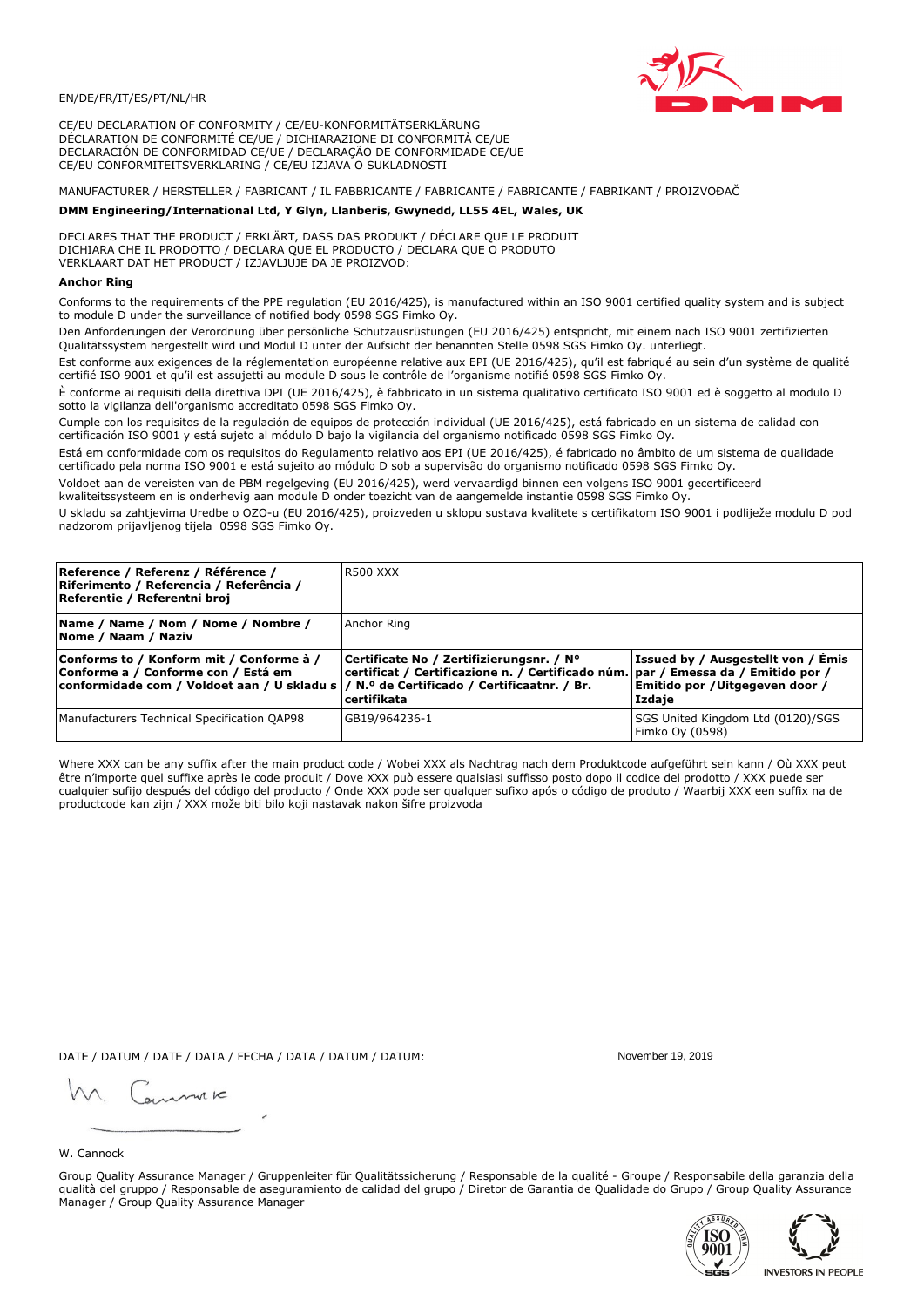## NO/SE/FI/DK/PL/CZ/SK/MT

CE/EU-SAMSVARSERKLÆRING / CE/EU-FÖRKLARING OM ÖVERENSSTÄMMELSE CE/EU-VAATIMUSTENMUKAISUUSVAKUUTUS / CE/EU-OVERENSSTEMMELSESERKLÆRING DEKLARACJA ZGODNOŚCI WE/UE / CE/EU PROHLÁŠENÍ O SHODĚ CE/EÚ VYHLÁSENIE O ZHODE / DIKJARAZZJONI TA' KONFORMITÀ TAL-KE/UE

# PRODUSENT / TILLVERKAREN / VALMISTAJA / PRODUCENT / PRODUCENT / VÝROBCE / VÝROBCA / IL-MANIFATTUR

### DMM Engineering/International Ltd, Y Glyn, Llanberis, Gwynedd, LL55 4EL, Wales, UK

ERKLÆRER AT PRODUKTET / INTYGAR ATT PRODUKTEN / VAKUUTTAA, ETTÄ TÄMÄ TUOTE / ERKLÆRER, AT PRODUKTET / OŚWIADCZA, ŻE<br>WYRÓB / PROHLAŠUJE, ŽE PRODUKT / VYHLASUJE, ŽE VÝROBOK / JIDDIKJARA LI L-PRODOTT:

Overholder kravene i PVU-forordningen (EU 2016/425), er produsert innenfor et ISO 9001-sertifisert kvalitetssystem og er underlagt modul D under overvåkning av teknisk kontrollorgan 0598 SGS Fimko Oy.

Uppfyller kraven för PPE-reglerna (EU 2016/425), tillverkas inom ett ISO 9001-certifierat kvalitetssystem och är föremål för modul D under övervakning av anmält organ 0598 SGS Fimko Oy.

Noudattaa henkilönsuojaimia koskevan asetuksen (EU 2016/425) vaatimuksia, on valmistettu ISO 9001 -sertifioidun laatujärjestelmän mukaisesti ja että siihen sovelletaan ilmoitetun laitoksen 0598 SGS Fimko Oy.:in alaista D-moduulia.

Overholder kravene i forordningen om personlige værnemidler (EU 2016/425), er fremstillet i inden for det certificerede ISO 9001kvalitetssystem, og er underlagt modul D under overvågning af det bemyndigede organ 0598 SGS Fimko Oy.

Spełnia wymogi rozporządzenia w sprawie środków ochrony indywidualnej (UE 2016/425), jest produkowany w ramach systemu jakości zgodnego z ISO 9001 i podlega modułowi D pod nadzorem jednostki notyfikowanej 0598 SGS Fimko Oy.

Zařízení splňuje požadavky nařízení o osobních ochranných prostředcích 2016/425, je vyrobeno v systému řízení jakosti certifikovaném podle normy ISO 9001 a podléhá modulu D pod dohledem notifikované osoby č. 0598 SGS Fimko Oy.

Spĺňa požiadavky Nariadenia Európskeho parlamentu a Rady (EÚ) 2016/425 o osobných ochranných prostriedkoch, je vyrobený v rámci systému kvality certifikovaného podľa normy ISO 9001 a podlieha modulu D pod dohľadom notifikovaného orgánu č. 0598 SGS Fimko Oy.

Jikkonforma mar-rekwiżit tar-Regolament dwar il-PPE (UE 2016/425), u huwa manifatturat f'sistema ta' kwalità certifikata għall-ISO 9001 u soggett għall-modulu D taħt is-sorveljanza tal-korp notifikat 0598 SGS Fimko Oy.

| <b>Referanse / Referens / Viite / Reference / Nr</b> R500 XXX<br>referencyjny / Reference / Značka /<br>Referenza                                                                                                 |                                                                                                         |                                                                                                         |
|-------------------------------------------------------------------------------------------------------------------------------------------------------------------------------------------------------------------|---------------------------------------------------------------------------------------------------------|---------------------------------------------------------------------------------------------------------|
| Navn / Namn / Nimi / Navn / Nazwa /<br> Jméno / Názov / Isem                                                                                                                                                      | Anchor Ring                                                                                             |                                                                                                         |
| Overholder / Uppfyller kraven för / Vakuus<br>myönnetty perustuen standardiin: /<br> Overholder / Spełnia wymogi / Je ve shodě s $ \tilde{C} $ . certifikátu / Čertifikat Nru<br>/ Je v zhode s / Jikkonforma ma' | Sertifikatnr. / Certifikatnr. / Sertifikaattinro /<br>Certifikat nr. / Certyfikat nr / Č. certifikátu / | Utstedt av / Utfärdat av /<br>Myöntänyt / Udstedt af / Wydany<br>przez / Vydal / Vydal / Mahrug<br>minn |
| Manufacturers Technical Specification QAP98                                                                                                                                                                       | GB19/964236-1                                                                                           | SGS United Kingdom Ltd (0120)/SGS<br>Fimko Oy (0598)                                                    |

Der XXX kan være ethvert suffiks etter produktkoden / Där XXX kan vara valfri ändelse efter produktkoden / Jossa XXX voi olla mikä tahansa tuotekoodin jälkeen tuleva liite. / Hvor XXX kan være ethvert suffiks efter produktkoden / gdzie XXX może być dowolnym przyrostkiem po kodzie produktu / Kde XXX může být jakákoliv přípona za kódem produktu / Kde XXX môže byť akákolyek prípona za kódom výrobku. / Fejn XXX jista ikun kwalunkwe suffiss wara l-kodići tal-prodott

DATO / DATUM / PÄIVÄMÄÄRÄ / DATO / DATA / DATUM / DÁTUM / DATA:

November 19 2019

annuic

W. Cannock

Group Quality Assurance Manager / Group Quality Assurance Manager / Group Quality Assurance Manager / Group Quality Assurance Manager / Kierownik ds. Zarządzania Jakością Grupy / Group Quality Assurabce Manager / Manažér riadenia kvality v rámci skupiny / Maniger tal-Assigurazzjoni tal-Kwalità tal-Grupp